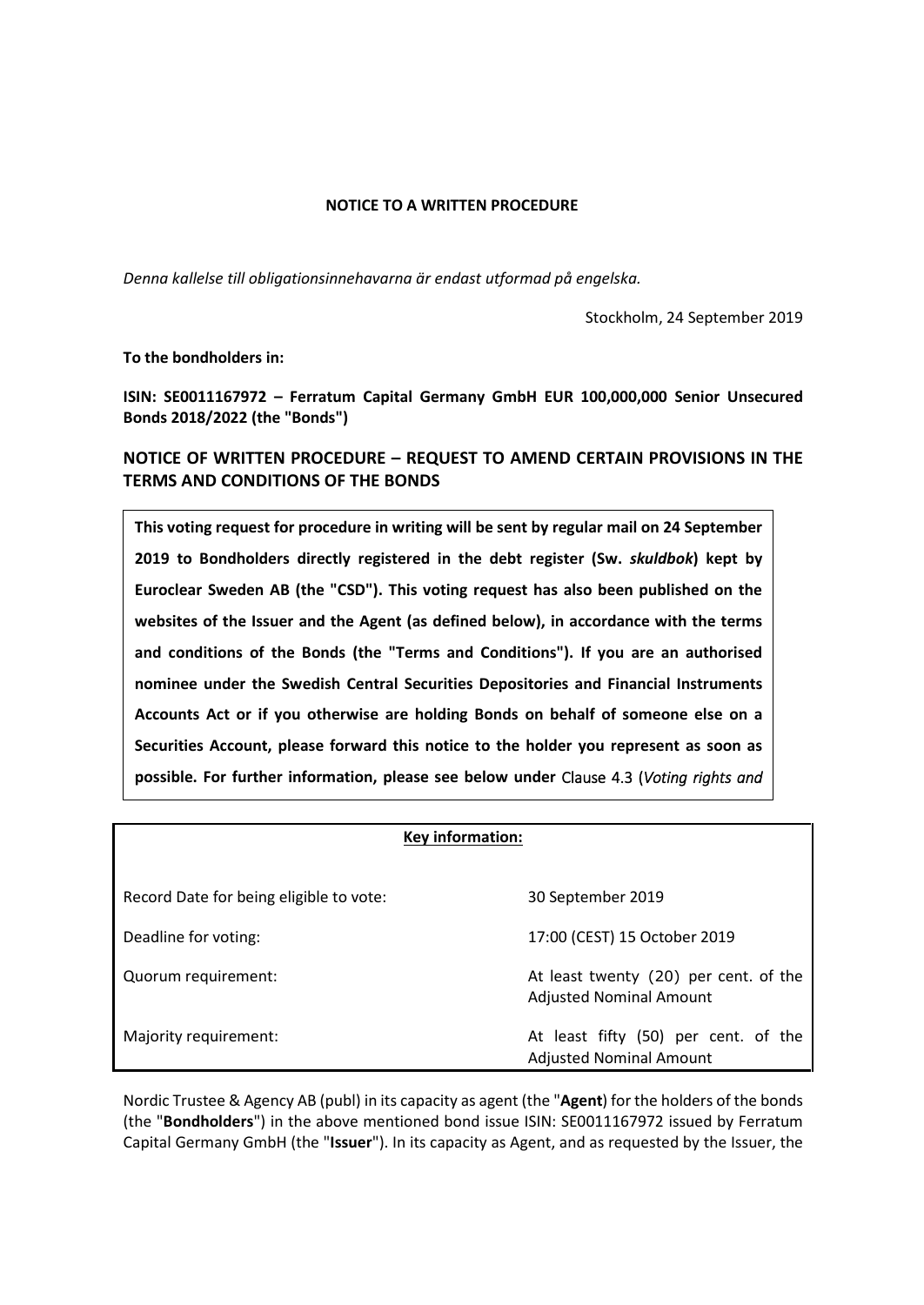Agent hereby initiates a procedure in writing, whereby Bondholders can vote for or against the Issuer's request to amend the Terms and Conditions of the Bonds.

All capitalised terms used herein and not otherwise defined in this notice (the "**Notice**") shall have the meanings assigned to them in the Terms and Conditions of the Bonds.

Bondholders participate by completing and sending the voting form, attached hereto as Schedule 1 (the "**Voting Form**"), and, if applicable, the power of attorney/authorisation, attached hereto as Schedule 2 (the "**Power of Attorney**"), if the Bonds are held in custody other than by the CSD, to the Agent. If you are not registered as a direct registered owner, but your Bonds are held through a registered authorised nominee or another intermediary, you may have two different options to influence the voting for the Bonds, please see section [4.4](#page-4-0) below. Please contact the securities firm you hold your Bonds through if you do not know how your Bonds are registered or if you need authorisation or other assistance to participate.

The Agent must **receive the Voting Form no later than 17:00 (CEST) on 15 October 2019** either by mail, courier or email to the Agent using the contact details set out in Clause [4.7](#page-4-1) (*Address for sending replies*) below. Votes received thereafter may be disregarded.

To be eligible to participate in the Written Procedure, a person must meet the criteria for being a Bondholder on 30 September 2019 (the "**Record Date**"). This means that the person must be registered on a Securities Account with the CSD, as a direct registered owner (Sw. *direktregistrerad ägare*) or authorised nominee (Sw. *förvaltare*) with respect to one or several Bonds.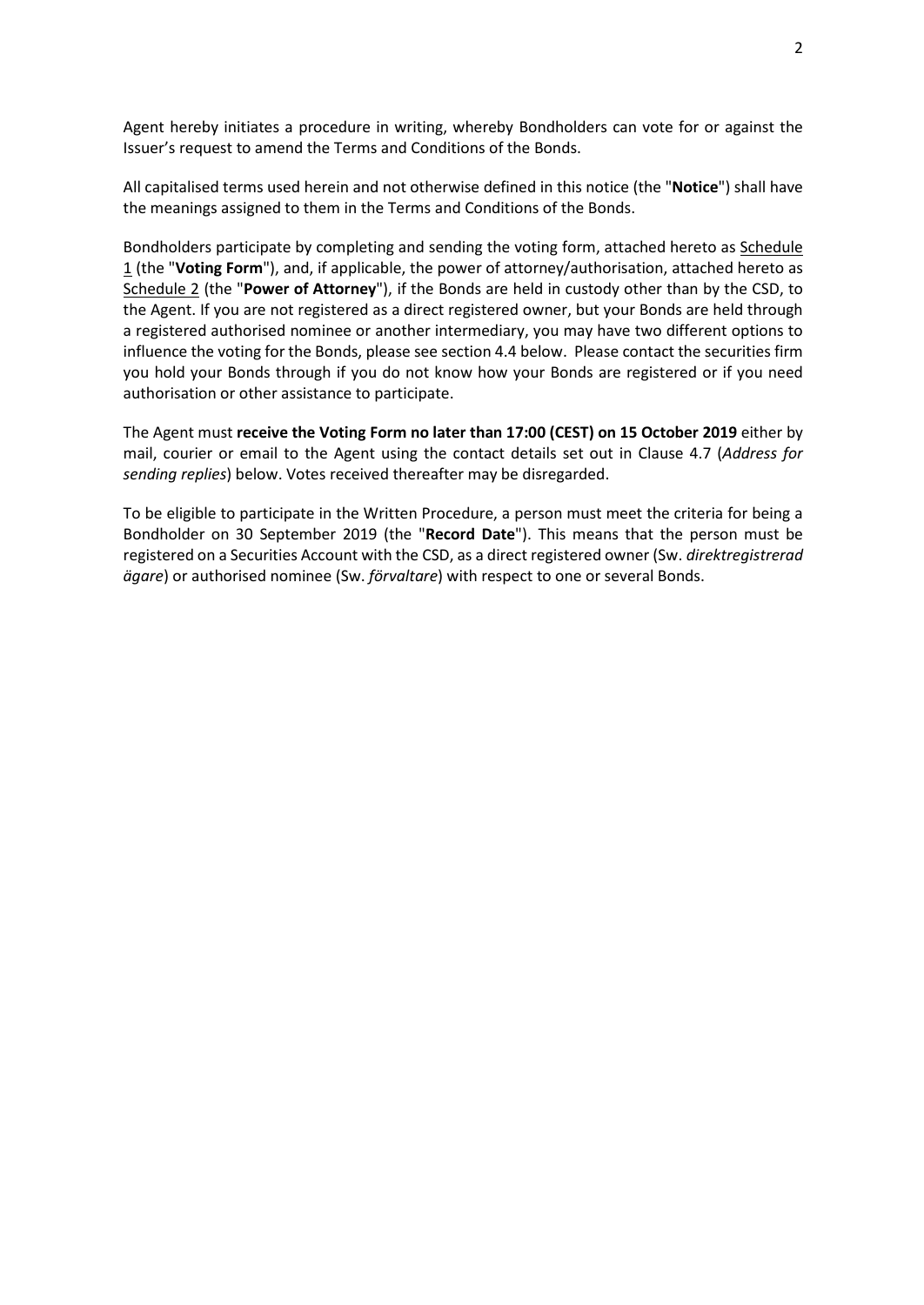*Disclaimer: The Request (as defined below) is presented to the Bondholders, without any evaluation, advice or recommendations from the Agent whatsoever. The Agent has not reviewed or assessed this Notice or the Request (and its effects, should it be adopted) from a legal or commercial perspective of the Bondholders and the Agent expressly disclaims any liability whatsoever related to the content of this Notice and the Request (and their effects, should they be adopted). The Bondholders are recommended to seek legal advice in order to independently evaluate whether the Request (and their effects) is acceptable or not.* 

# **1. Background**

Ferratum Capital Germany GmbH ("**Ferratum Capital**", the "**Issuer**" or the "**Funding SPV**") is a subsidiary of Ferratum Oyj (the "**Guarantor**" and together with all its subsidiaries "**Ferratum Group**", "**Ferratum**" or the "**Group**"). Ferratum Group has an outstanding bond volume of an aggregate EUR 220 million issued in three bonds: (i) a 16/20 EUR 40 million senior unsecured bond issued by Ferratum Bank p.l.c in December 2016 and June 2017, (ii) a 18/22 EUR 100 million senior unsecured bond issued by Ferratum Capital in May 2018 and (iii) a 19/23 EUR 80 million senior unsecured bond issued by Ferratum Capital in April 2019.

Since the Group's first Nordic bond issued in 2016, Ferratum has been governed by a maintenance test measuring net debt to equity at a level below  $3.0x<sup>1</sup>$ . Following the 2016 bond issue, Ferratum has accelerated its strategic transition towards providing larger and longer-term loans with improved risk profile. This strategic transition increases the customer lifetime value, but it also grows the Group's loan portfolio and thereby its asset base which is why the Group is looking to align the terms of the 2018/2022 bond with the terms of the terms of the 2019/2023 bond.

Specifically, Ferratum wishes to align the net debt to equity maintenance test in the 2018/2022 bond, where it stands at 3.0x, with the net debt to equity maintenance test in the 2019/2023 bond, where it stands at 3.5x.

For further information please see the presentation attached hereto as Schedule 3.

# **2. Amendment of the Terms and Conditions**

In order to achieve the above-mentioned objectives, the Issuer hereby requests that Bondholders approve to amend the Terms and Conditions.

The proposed amendment consists of amending Clause 11 (*Financial Undertakings*) by amending the ratio for the maintenance test *Net Debt to Equity* from 3.00:1 for 3.50:1 as follows:

## *11. Financial Undertakings*

<u>.</u>

*Pursuant to the terms of the Guarantee and Adherence Agreement, the Guarantor shall ensure that, on each Reference Date, the ratio of Net Debt to Equity shall not exceed 3.050:1, based on the most recently delivered Financial Reports for the Guarantor.* 

<sup>&</sup>lt;sup>1</sup> Ferratum Bank p.l.c is further governed by a maintenance test ensuring the bank's capital cover ratio is above 1.3x.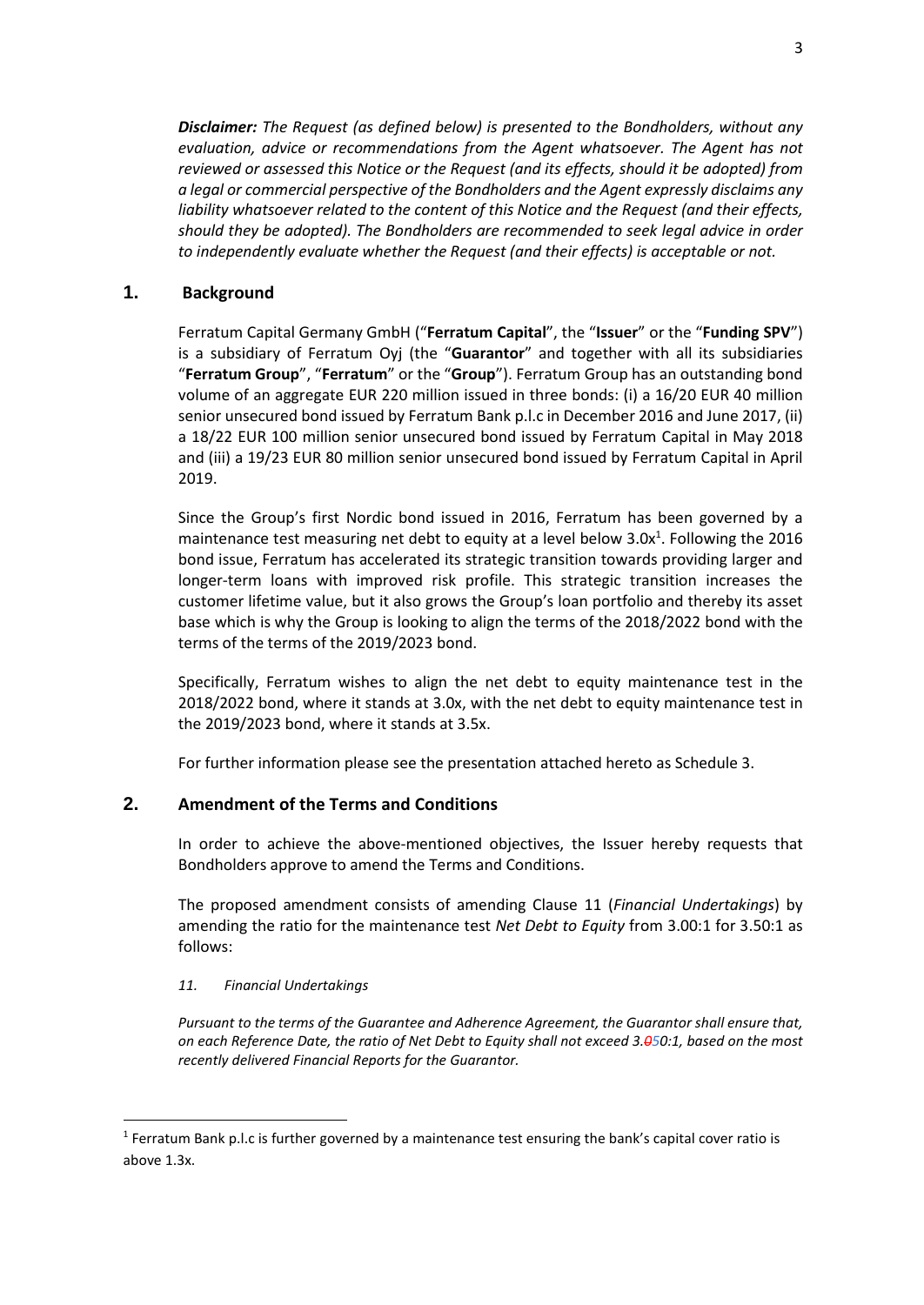The above amendment request is referred to as the "**Request**".

## **3. Consent fee**

A consent fee amounting to 75 bps of the Adjusted Nominal Amount (on the date of this Notice) will be paid to the Bondholders. The consent fee will be payable to all persons who are registered as bondholders in the Issuer's debt register kept by Euroclear Sweden five (5) Business Days from the day when the Request shall be deemed to have approved, (the "**Consent Fee Record Date**") and the payment of the consent fee is expected to be made on the fifth (5th) Business Day after the Consent Fee Record Date through Euroclear Sweden's account based system.

## **4. Written Procedure**

The following instructions need to be adhered to under the Written Procedure.

## **4.1 Final date to participate in the Written Procedure**

The Agent must have received the votes by mail, courier or email to the address indicated below no later than 17:00 (CEST), 15 October 2019. Votes received thereafter may be disregarded.

## **4.2 Decision procedure**

The Agent will determine if received replies are eligible to participate under the Written Procedure as valid votes.

When a requisite majority of consents of the total Adjusted Nominal Amount have been received by the Agent, the Request shall be deemed to be adopted, even if the time period for replies in the Written Procedure has not yet expired. In order to implement and effectuate the amendments, the Issuer and the Agent shall enter into amended and restated Terms and Conditions, and the Issuer, the Agent and the other parties to such Finance Documents to which consequential amendments will be made shall enter into an amendment and restatement agreement in respect of such Finance Documents.

Information about the decision taken under the Written Procedure will: (i) be sent by notice to the Bondholders and (ii) be published on the websites of (a) the Issuer and (b) the Agent.

A matter decided under the Written Procedure will be binding for all Bondholders, irrespective of them responding in the Written Procedure.

## <span id="page-3-0"></span>**4.3 Voting rights and authorisation**

Anyone who wishes to participate in the Written Procedure must on the Record Date (30 September 2019) in the debt register:

- (a) be registered as a direct registered owner of a Securities Account; or
- (b) be registered as authorised nominee in a Securities Account, with respect to one or several Bonds.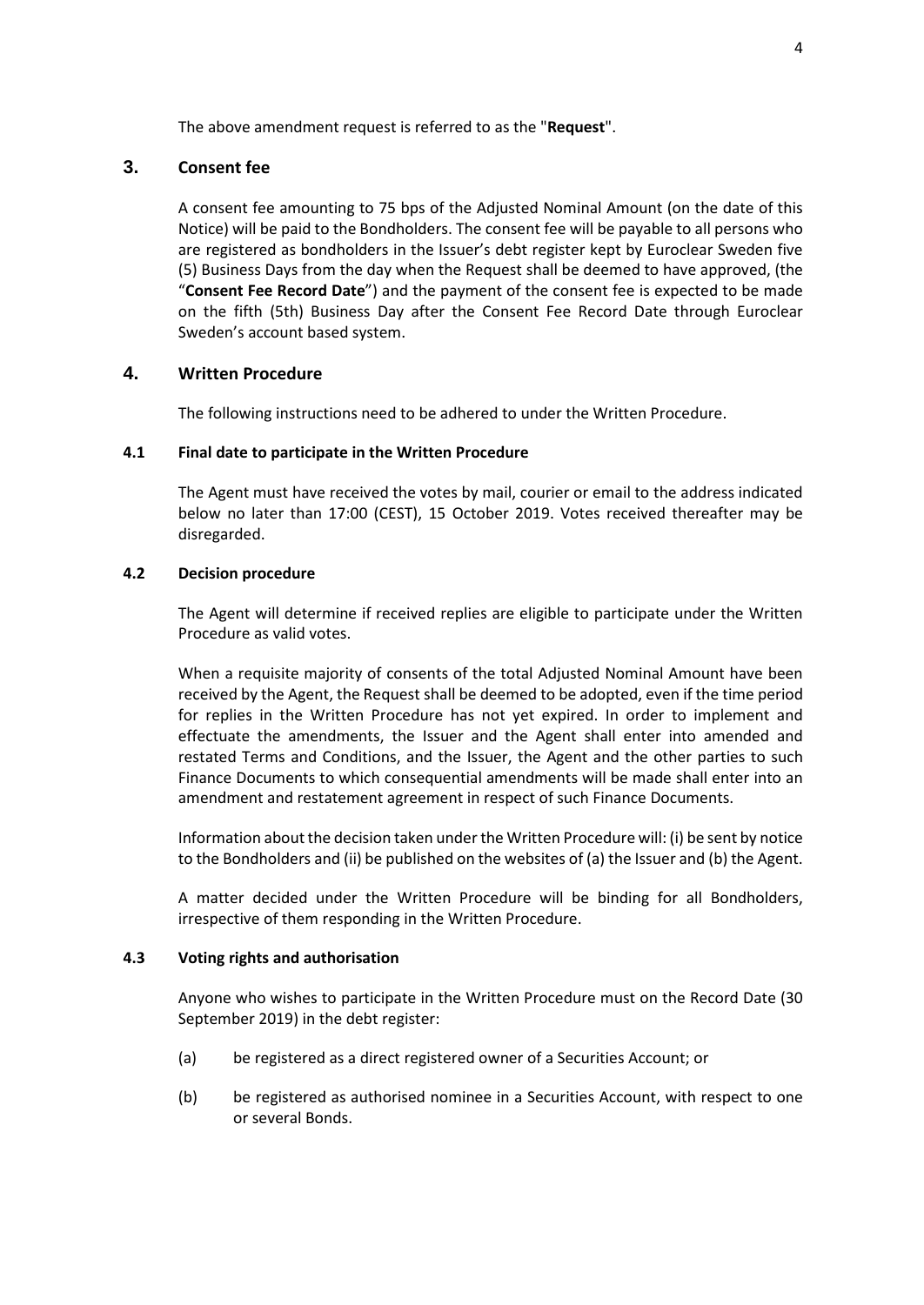### <span id="page-4-0"></span>**4.4 Bonds registered with a nominee**

If you are not registered as a direct registered owner, but your Bonds are held through a registered authorised nominee or another intermediary, you may have two different options to influence the voting for the Bonds.

- 1. You can ask the authorised nominee or other intermediary that holds the Bonds on your behalf to vote in its own name as instructed by you.
- 2. You can obtain a Power of Attorney (Schedule 2) from the authorised nominee or other intermediary and send in your own Voting Form based on the authorisation. If you hold your Bonds through several intermediaries, you need to obtain authorisation directly from the intermediary that is registered in the debt register as bondholder of the Securities Account, or from each intermediary in the chain of bondholders, starting with the intermediary that is registered in the debt register as a Bondholder of the Securities Account as authorised nominee or direct registered owner.

Whether one or both of these options are available to you depends on the agreement between you and the authorised nominee or other intermediary that holds the Bonds on your behalf (and the agreement between the intermediaries, if there are more than one).

The Agent recommends that you contact the securities firm that holds the Bonds on your behalf for assistance, if you wish to participate in the Written Procedure and do not know how your Bonds are registered or need authorisation or other assistance to participate. Bonds owned by the Issuer, another Group Company or an Affiliate do not entitle to any voting rights.

## **4.5 Quorum**

To approve the Request, Bondholders representing at least twenty (20) per cent of the Adjusted Nominal Amount must reply to the request under the Written Procedure in order to form a quorum.

If a quorum does not exist, the Agent shall initiate a second Written Procedure, provided that the relevant proposal has not been withdrawn by the Issuer. No quorum requirement will apply to such second Written Procedure.

## **4.6 Majority**

At least fifty (50) per cent. of the Adjusted Nominal Amount for which Bondholders reply under the Written Procedure must consent to the Request in order for them to pass.

## <span id="page-4-1"></span>**4.7 Address for sending replies**

Return the Voting Form, Schedule 1, and, if applicable, the Power of Attorney/Authorisation in Schedule 2 or other sufficient evidence, if the Bonds are held in custody other than Euroclear Sweden, by regular mail, scanned copy by email, or by courier to:

### **By regular mail:**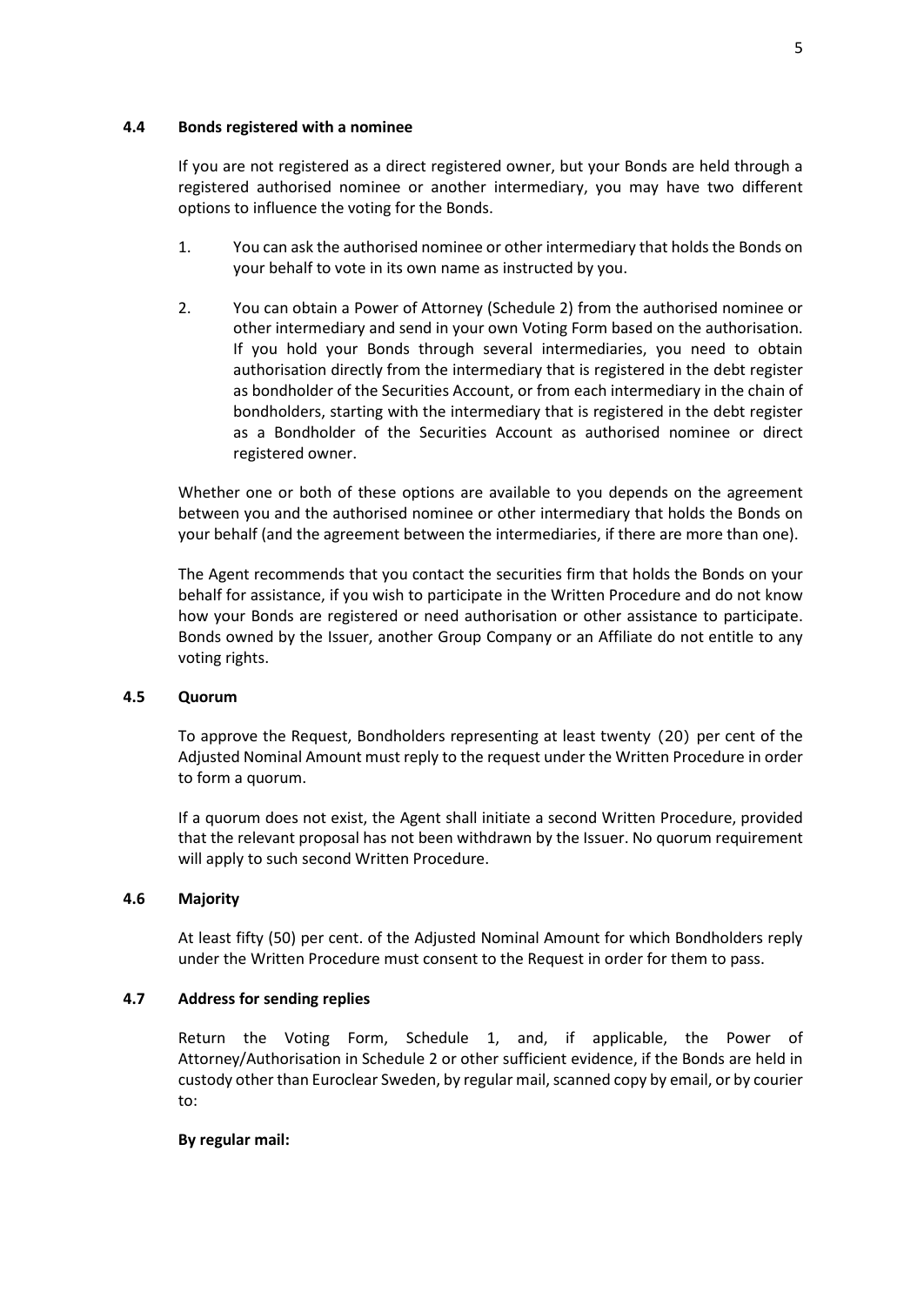Nordic Trustee & Agency AB (publ) Attn: Written Procedure Ferratum Capital Germany GmbH P.O. Box 7329 S-103 90 Stockholm

### **By courier:**

Nordic Trustee & Agency AB Attn: Written Procedure Ferratum Capital Germany GmbH Norrlandsgatan 23 111 43 Stockholm

### **By email:**

E-mail: voting.sweden@nordictrustee.com

# **5. FURTHER INFORMATION**

For further questions to the Issuer, regarding the request, please contact the Issuer via Bernd Egger, CFO, bernd.egger@ferratum.com, +49 173 7931235.

For further questions to the Agent, regarding the administration of the Written Procedure, please contact the Agent at voting.sweden@nordictrustee.com or +46 8 783 79 00.

**Stockholm, 24 September 2019** 

**\_\_\_\_\_\_\_\_\_\_\_\_\_\_\_\_\_\_\_\_\_\_\_\_\_\_\_\_\_\_\_\_\_\_\_\_\_\_\_\_\_\_\_\_\_\_** 

## **NORDIC TRUSTEE & AGENCY AB (PUBL)**

**As Agent** 

## **Enclosed:**

| Schedule 1 | <b>Voting Form</b>              |
|------------|---------------------------------|
| Schedule 2 | Power of Attorney/Authorisation |
| Schedule 3 | Presentation                    |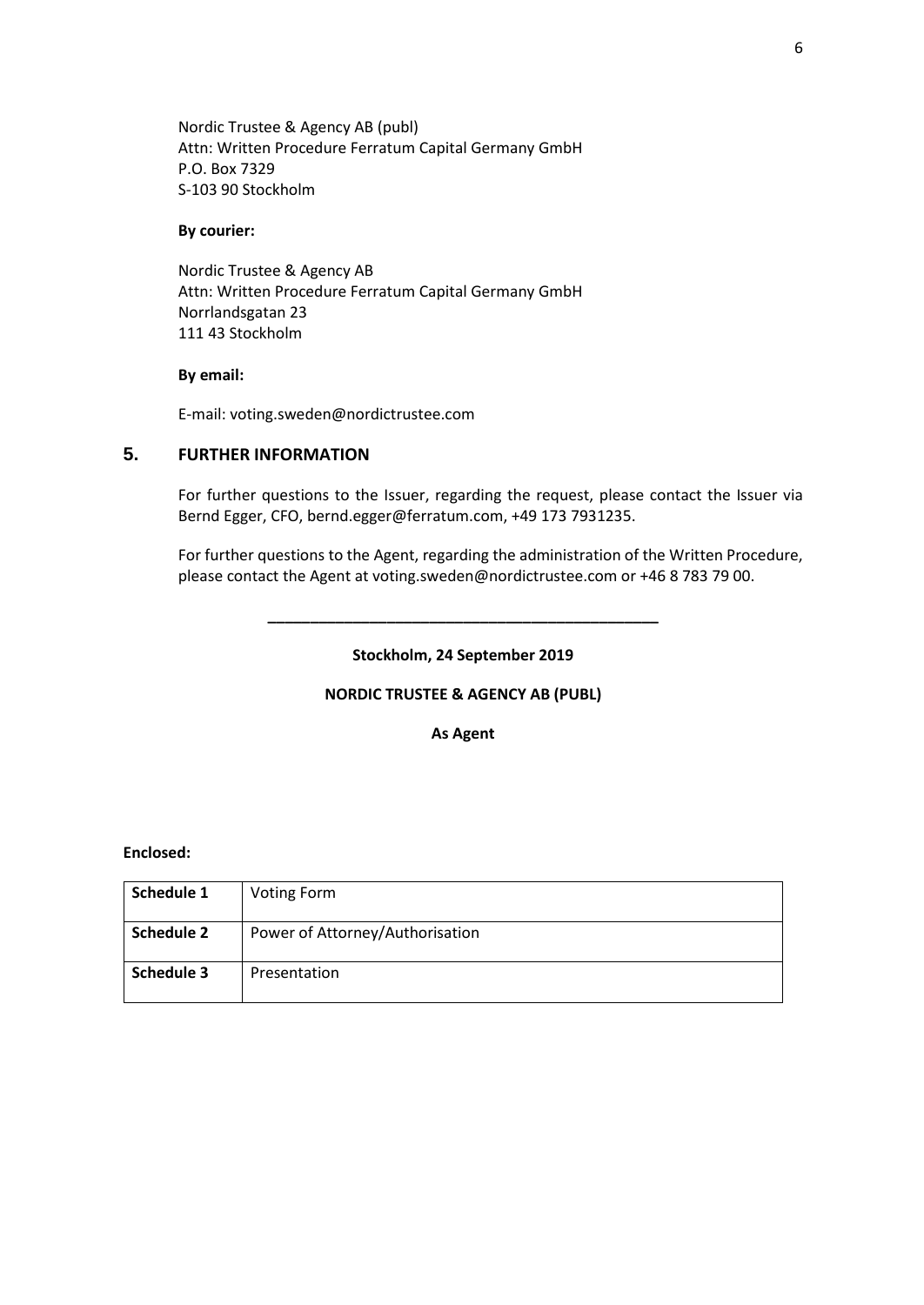# **VOTING FORM**

*Schedule 1* 

For the Written Procedure in Ferratum Capital Germany GmbH EUR 100,000,000 Senior Unsecured Bonds 2018/2022 with ISIN: SE0011167972.

The undersigned Bondholder or authorised person/entity (the **"Voting Person**"), votes either **For** or **Against** the Request by marking the applicable box below.

*NOTE: If the Voting Person is not registered as Bondholder (as defined in the Terms and Conditions), the Voting Person must enclose a Power of Attorney/Authorisation, see Schedule 2.* 

| For the Request                                                        |                                          |
|------------------------------------------------------------------------|------------------------------------------|
| <b>Against</b> the Request                                             |                                          |
| Name of the Voting Person:                                             |                                          |
| Bondholder:<br>Capacity of the Voting Person:                          | 3<br>$\overline{2}$<br>authorised person |
| Voting Person's reg.no/id.no<br>and country of incorporation/domicile: |                                          |
| Securities Account number at Euroclear Sweden:<br>(if applicable)      |                                          |
| Name and Securities Account number of custodian(s):<br>(if applicable) |                                          |
| Nominal Amount voted for (in EUR):                                     |                                          |
| Day time telephone number, e-mail address and contact person:          |                                          |
|                                                                        |                                          |

Authorised signature and Name<sup>4</sup> Place, date:

 $\overline{a}$ 

\_\_\_\_\_\_\_\_\_\_\_\_\_\_\_\_\_\_\_\_\_\_\_\_\_ \_\_\_\_\_\_\_\_\_\_\_\_\_\_\_\_\_\_\_\_\_\_\_\_

<sup>2</sup> When voting in this capacity, no further evidence is required.

<sup>3</sup> When voting in this capacity, the person/entity voting must also enclose Power of Attorney/Authorisation (*Schedule 2*) from the Bondholder or other proof of authorisation showing the number of votes held on the Record Date.

<sup>4</sup> If the undersigned is not a Bondholder according the Terms and Condition and has marked the box "authorised person", the undersigned – by signing this document – confirms that the Bondholder has been instructed to refrain from voting for the number of votes cast with this Voting Form.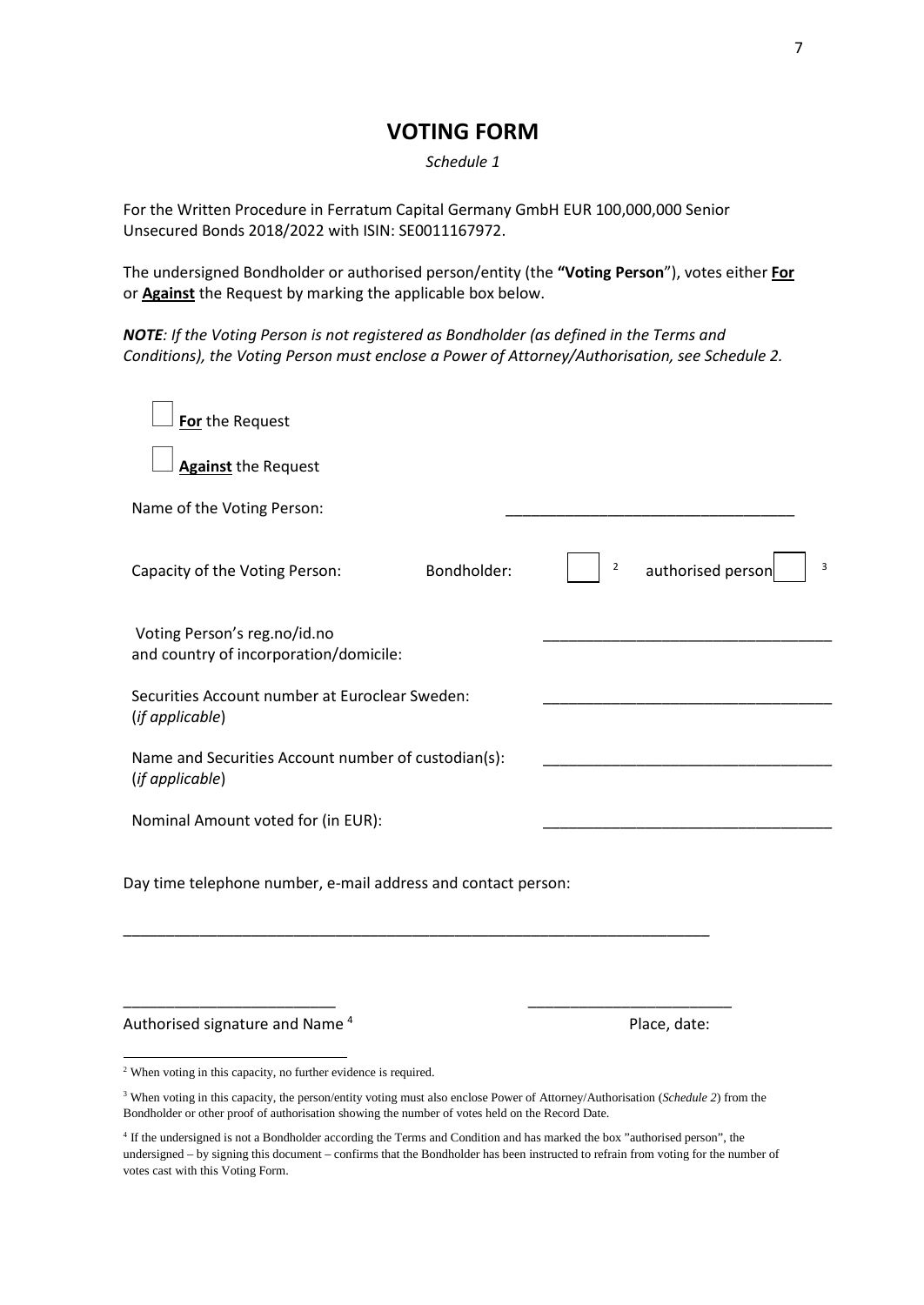# **POWER OF ATTORNEY/AUTHORISATION**

*Schedule 2* 

For the Written Procedure in Ferratum Capital Germany GmbH EUR 100,000,000 Senior Unsecured Bonds 2018/2022 with ISIN: SE0011167972.

*NOTE: This Power of Attorney/Authorisation document shall be filled out if the Voting Person is not registered as Bondholder on the Securities Account, held with Euroclear Sweden. It must always be established a coherent chain of power of attorneys derived from the Bondholder. I.e. if the person/entity filling out this Power of Attorney/Authorisation in its capacity as "other intermediary", the person/entity must enclose its Power of Attorney/Authorisation from the Bondholder.* 

| Name of person/entity that is given authorisation (Sw. Befullmäktigad) to vote as per the Record |  |
|--------------------------------------------------------------------------------------------------|--|
| Date:                                                                                            |  |

\_\_\_\_\_\_\_\_\_\_\_\_\_\_\_\_\_\_\_\_\_\_\_\_\_\_\_\_\_\_\_\_\_\_\_\_\_\_\_\_\_\_\_\_\_\_\_\_\_\_\_\_\_\_\_\_\_\_\_\_\_\_\_\_\_\_\_\_\_\_\_\_\_\_\_\_\_\_\_

\_\_\_\_\_\_\_\_\_\_\_\_\_\_\_\_\_\_\_\_\_\_\_\_\_\_\_\_\_\_\_\_\_\_\_\_\_\_\_\_\_\_\_\_\_\_\_\_\_\_\_\_\_\_\_\_\_\_\_\_\_\_\_\_\_\_\_\_\_\_\_\_\_\_\_\_\_\_\_

\_\_\_\_\_\_\_\_\_\_\_\_\_\_\_\_\_\_\_\_\_\_\_\_\_\_\_\_\_\_\_\_\_\_\_\_\_\_\_\_\_\_\_\_\_\_\_\_\_\_\_\_\_\_\_\_\_\_\_\_\_\_\_\_\_\_\_\_\_\_\_\_\_\_\_\_\_\_\_

Nominal Amount (in EUR) the person/entity is authorised to vote for as per the Record Date:

Name of Bondholder or other intermediary giving the authorisation (Sw. *Fullmaktsgivaren*):

We hereby confirm that the person/entity specified above (Sw. *Befullmäktigad*) has the right to vote for the Nominal Amount set out above.

We represent an aggregate Nominal Amount of: EUR We are:

Registered as Bondholder on the Securities Account

Other intermediary and holds the Bondholder through (specify below):

\_\_\_\_\_\_\_\_\_\_\_\_\_\_\_\_\_\_\_\_\_\_\_\_\_\_\_\_\_\_\_\_\_\_\_\_\_\_\_\_\_\_\_\_\_\_\_\_\_\_\_\_

Place, date: \_\_\_\_\_\_\_\_\_\_\_\_\_\_\_\_\_\_\_\_\_\_\_\_

\_\_\_\_\_\_\_\_\_\_\_\_\_\_\_\_\_\_\_\_\_\_\_\_\_\_\_\_\_\_\_\_\_\_\_\_\_\_\_\_\_

Name:

Authorised signature of Bondholder / other intermediary (Sw. *Fullmaktsgivaren*)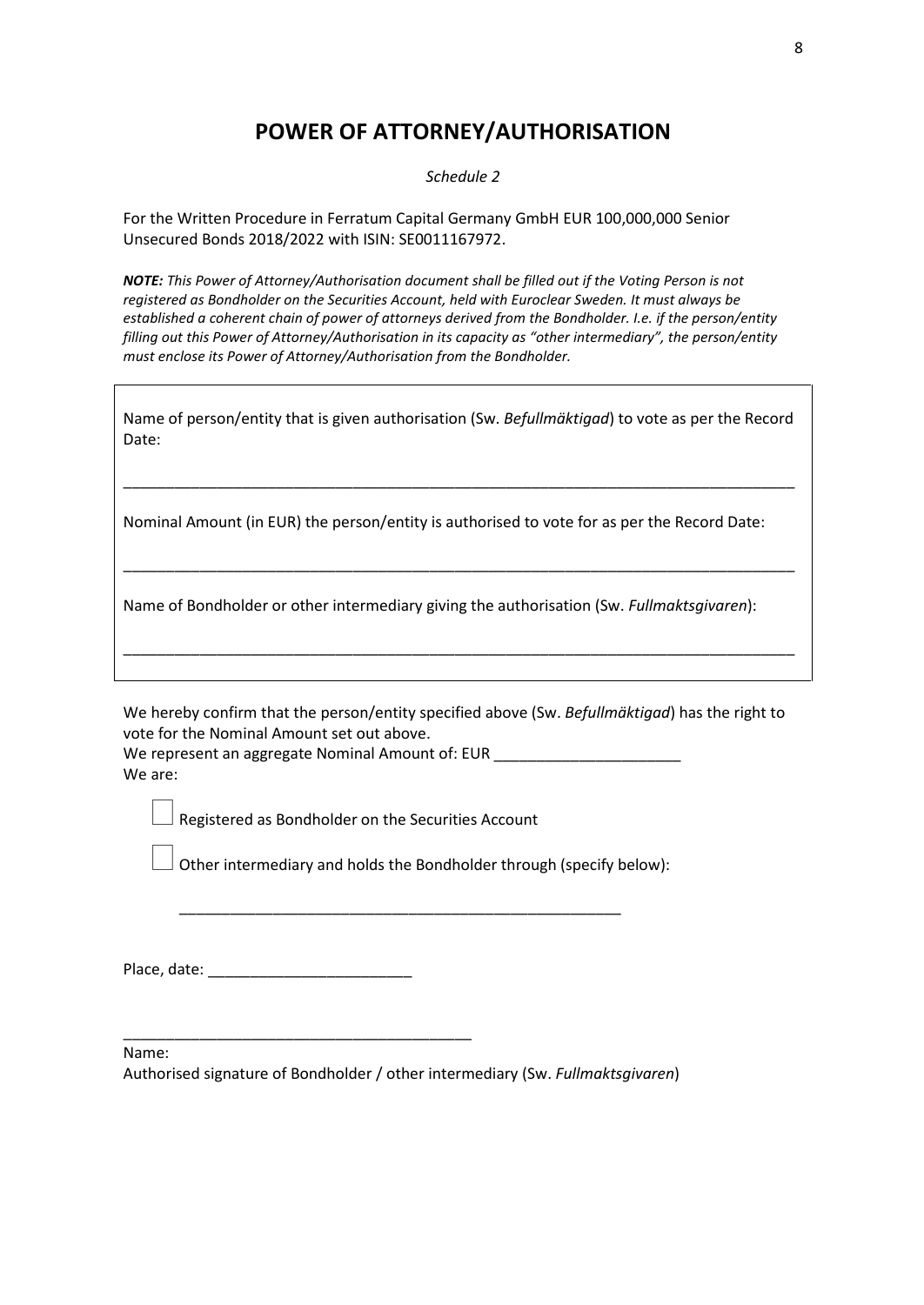# **PRESENTATION**

*Schedule 3*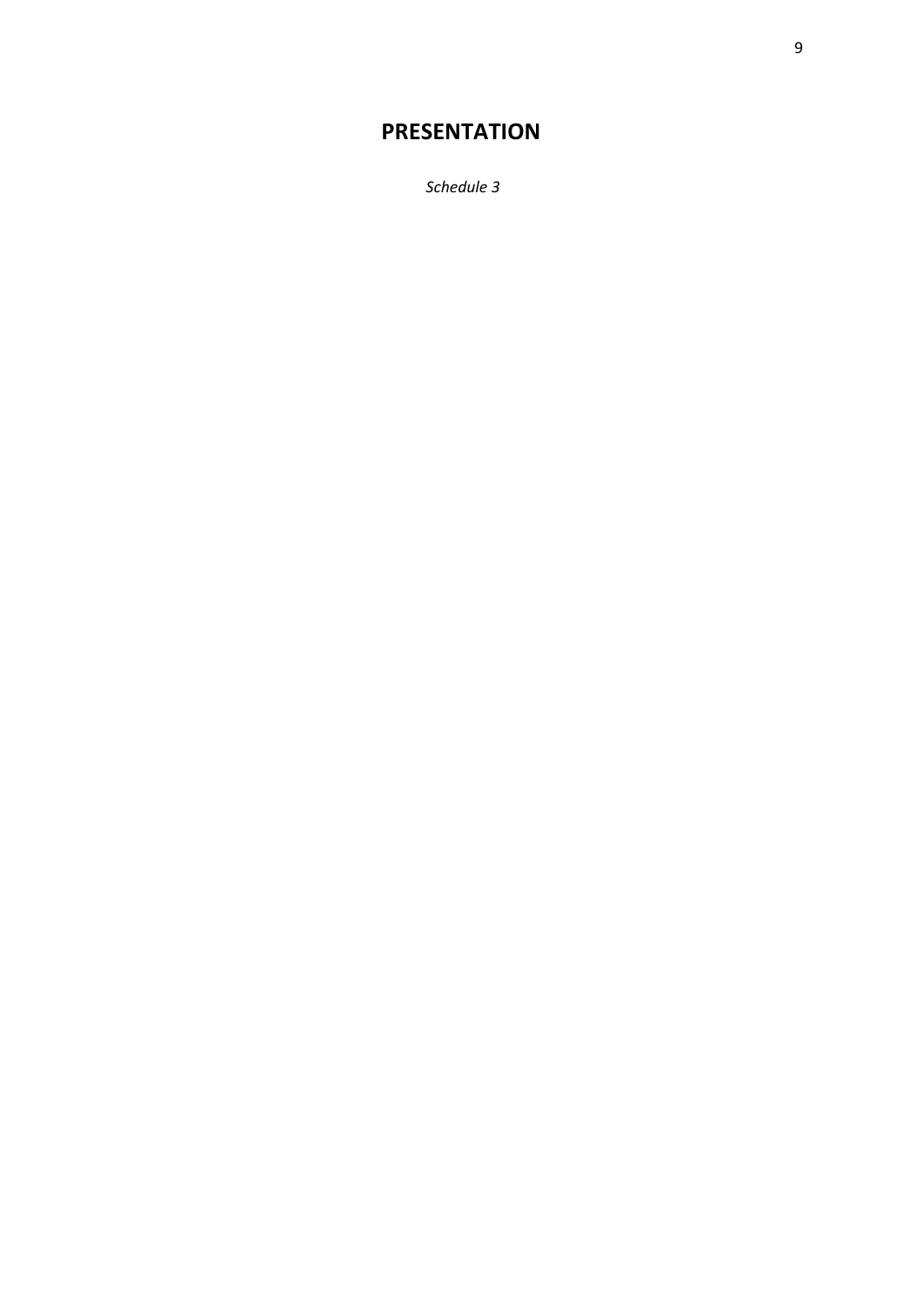

# Ferratum Capital G **Background mater Contemplated amendment of terms to 18/22 EUR 100** million Senior unsecured bond (ISIN: SE0011167972)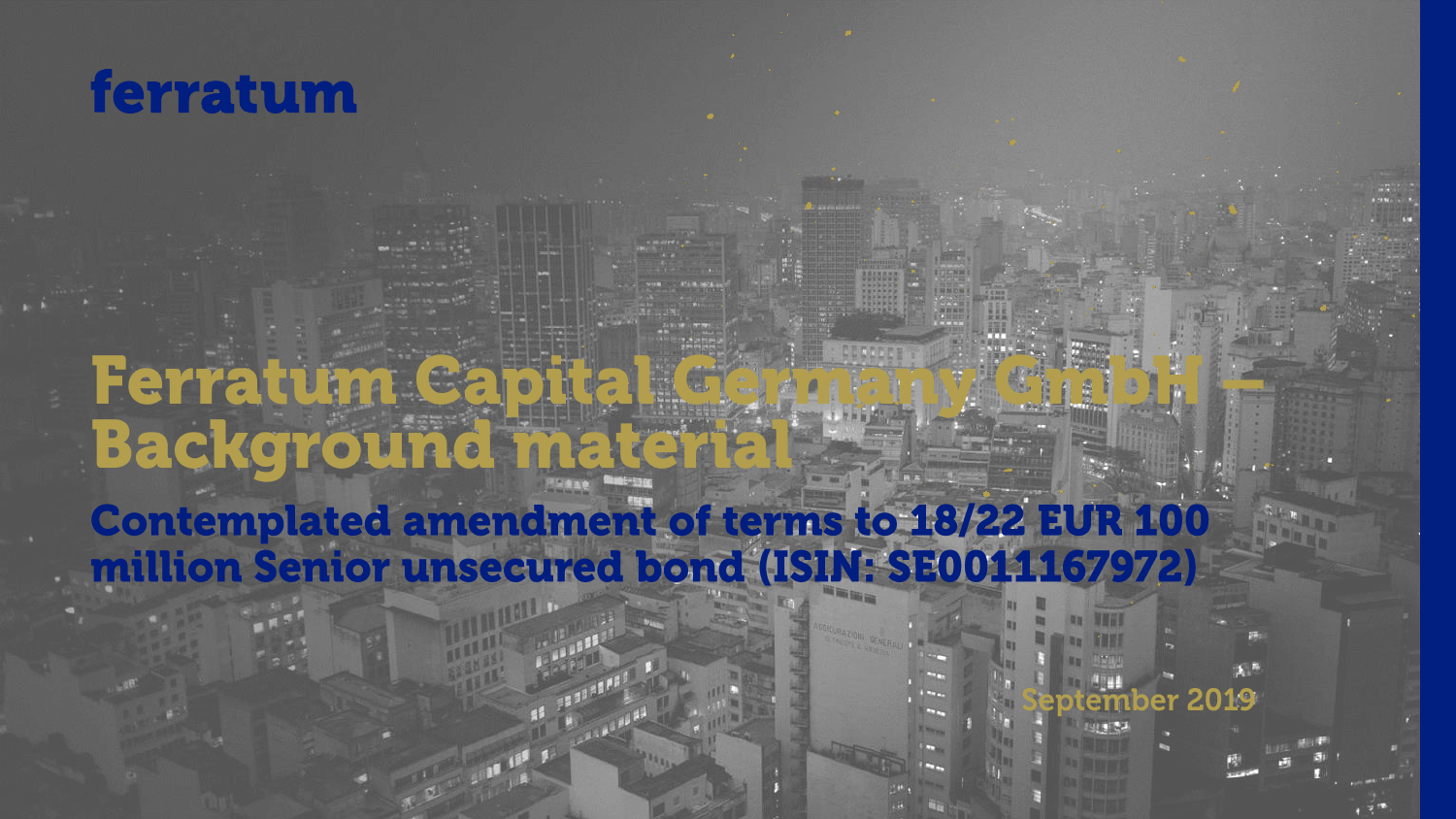# **Disclaimer**

This Presentation (the "**Presentation**") has been produced by Ferratum Capital Germany GmbH (the "**Issuer**", or together with Ferratum Oyj (the "**Guarantor**") and their direct and indirect subsidiaries "**Ferratum Group**" o for the Proposal is Pareto Securities AB (the "Sole Bookrunner" or "Pareto Securities"). This Presentation is for information purposes only and does not in itself constitute an offer to sell or a solicitation of an offer t Presentation is presented, or by reading the Presentation slides, you agree to be bound by the following terms, conditions and limitations.

No decision in respect of the Proposal shall be made solely on the basis of this Presentation. All information provided in this Presentation has been obtained from the Group or publicly available material. Although, the So giving a correct and complete picture of the Group, neither the Sole Bookrunner nor any of its parents or subsidiaries or any such company's directors, officers, employees, advisors or representatives (collectively the "Re directly or indirectly from the use of this Presentation. Moreover, the information contained in this Presentation has not been independently verified and the Sole Bookrunner assumes no responsibility for, and no warranty the accuracy, completeness or verification of the information contained in this Presentation. The Group or the Sole Bookrunner do not intend to, and do not assume any obligation to, update the Presentation. Several factors achievements of the Group to be materially different from any future results, performance or achievements that may be expressed or implied by statements contained in this Presentation. By attending a meeting where this Pre Presentation, you acknowledge that you will be solely responsible for and rely on your own assessment of the market and the market position of the Group and that you will conduct your own analysis and be solely responsible performance of the Group, its business and the Bonds and other securities. The content of this Presentation is not to be construed as legal, credit, business, investment or tax advice. Each recipient should consult with it receive legal, credit, business, investment and tax advice. Any binding terms and conditions relating to the Proposal will be included in a separate document.

No due diligence has been carried out with respect of the Group in connection with the preparation of this Presentation. Thus, there may be risks related to the Group which are not included in this Presentation and which c financial position, earnings and result.

Neither this Presentation nor any copy of it or the information contained herein is being issued, and nor may this Presentation or any copy of it or the information contained herein be distributed directly or indirectly, t New Zeeland, the Republic of South Africa, Japan, the Republic of Cyprus, the United Kingdom or the United States (or to any U.S. person (as defined in Rule 902 of Regulation S under the Securities Act)), or to any other j except as set forth herein and pursuant to appropriate exemptions under the laws of any such jurisdiction. Neither the Group nor the Sole Bookrunner, or any of their Representatives, have taken any actions to allow the dis any action would be required for such purposes. The distribution of this Presentation may be restricted by law in certain jurisdictions, and persons into whose possession this Presentation comes should inform themselves ab comply with such restrictions may constitute a violation of the applicable securities laws of any such jurisdiction. None of the Group or the Sole Bookrunner or any of their Representatives shall have any liability (in neg use of this Presentation or its contents or otherwise arising in connection with the Presentation. Neither the Group nor the Sole Bookrunner have authorised any offer to the public of securities, or has undertaken or plan the public requiring the publication of an offering prospectus, in any member state of the European Economic Area which has implemented the EU Prospectus Directive 2003/71/EC, as amended (the "Prospectus Directive") and th of the Prospectus Directive.

This Presentation has been prepared exclusively for the benefit and internal use of the recipient and no part of this Presentation or the information it contains may be disclosed, reproduced or redistributed to any other p Bookrunner. This Presentation is dated September 2019. Neither the delivery of this Presentation nor any further discussions of the Group or the Sole Bookrunner with any of the recipients shall, under any circumstances, cr the affairs of the Group since such date. The Group does not undertake any obligation to review or confirm, or to release publicly or otherwise to investors or any other person, any revisions to the information contained i circumstances that arise after the date of this Presentation.

#### Conflict of interest

The Sole Bookrunner and/or its Representatives may hold shares, options or other securities of the Group and may, as principal or agent, buy or sell such securities. The Sole Bookrunner may have other financial interests i

It should be noted that the Group may have interests that conflict with other bondholders particularly if the Group encounters difficulties or is unable to pay its debts as they fall due.

#### Forward looking statements

Certain information contained in this Presentation, including any information on the Group's plans or future financial or operating performance and other statements that express the Group's management's expectations or est looking statements (when used in this document, the words "anticipate", "believe", "estimate" and "expect" and similar expressions, as they relate to the Group or its management, are intended to identify forward-looking st estimates and assumptions that, while considered reasonable by management at the time, are subject to significant business, economic and competitive uncertainties. The Group cautions that such statements involve known and that may cause the actual financial results, performance or achievements of the Group to be materially different from the Group's estimated future results, performance or achievements expressed or implied by those forward-

#### Claims and litigations

Claims or legal action may in the future be made or initiated against the Group which may have significant unfavourable effects on the Group's financial position, performance and market position or on the pricing of the Bo

#### Audit review of financial information

Certain financial information contained in this Presentation has not been reviewed by the Group's auditor or any other auditor or financial expert. Hence, such financial information might not have been produced in accordan principles and may furthermore contain errors and/or miscalculations. The Group is the source of the financial information, and none of the Group or the Sole Bookrunner or any of its Representatives shall have any liabilit financial information set forth in this Presentation.

#### Governing law and jurisdiction

This Presentation is subject to Swedish law, and any dispute arising in respect of this Presentation is subject to the exclusive jurisdiction of Swedish courts.

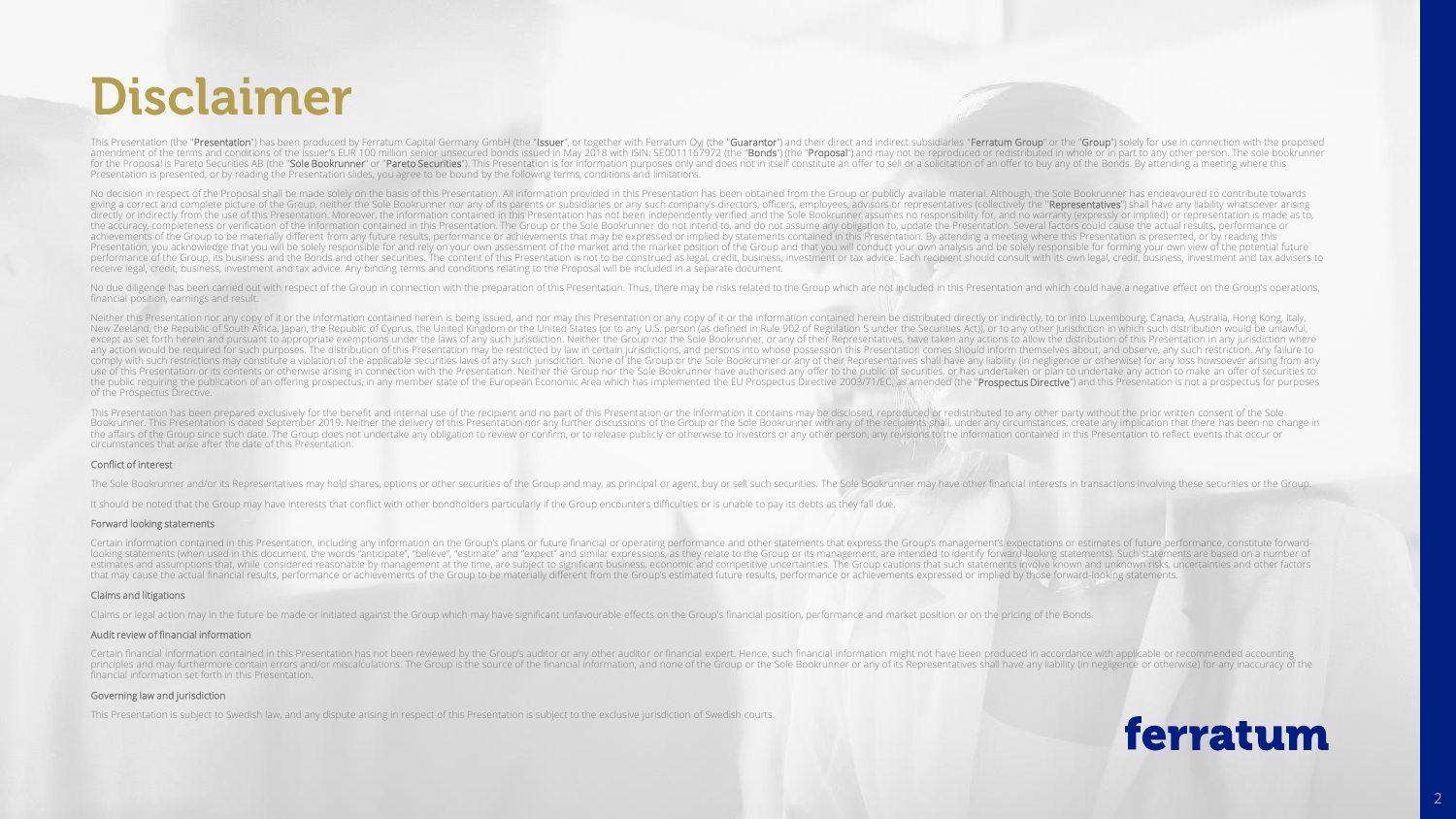# **Background**

# Introduction to proposed amendment of terms and conditions

- **Ferratum Capital Germany GmbH ("Ferratum Capital"**, the "Issuer" or the "Funding SPV") is a subsidiary of Ferratum Oyj (the "Guarantor" and together with all its subsidiaries "Ferratum Group", "Ferratum" or the "Group")
- **Ferratum Group has an outstanding bond volume of an aggregate EUR 220 million issued in three** bonds:
- 16/20 EUR 40 million Senior unsecured bond issued by Ferratum Bank p.l.c in December 2016 and June 2017
- 18/22 EUR 100 million Senior unsecured bond issued by Ferratum Capital in May 2018
- 19/23 EUR 80 million Senior unsecured bond issued by Ferratum Capital in April 2019
- **.** Since the Group's first Nordic bond issued in 2016, Ferratum has been governed by a maintenance test requiring net debt to equity not to exceed 3.0x<sup>1</sup>
- Following the 2016 bond issue, Ferratum has accelerated its strategic transition from focusing on Microloans with small principals, high APRs and short maturities towards providing larger, longerterm loans with lower APRs (e.g. Primeloans and loans to SMEs)
- The product category evolution increases the customer lifetime value, while decreasing the relative return on the Group's asset base
- This, in turn, also leads to an improved risk profile of Ferratum, as the customers targeted for e.g. Primeloans are on the higher end of the Group's scoring tables
- **•** As Ferratum's operations and strategy have changed from its early days, now operating with a lower risk appetite, the Group is looking to align the bond terms of the 2018/2022 bond with the 2019/2023 bond, which is governed by a maintenance test requiring net debt to equity not to exceed 3.5x
- The amendment would allow Ferratum to continue growing its revenues and profits while focusing on lower risk products with lower APRs

# Ferratum's Nordic bond issues and leverage development



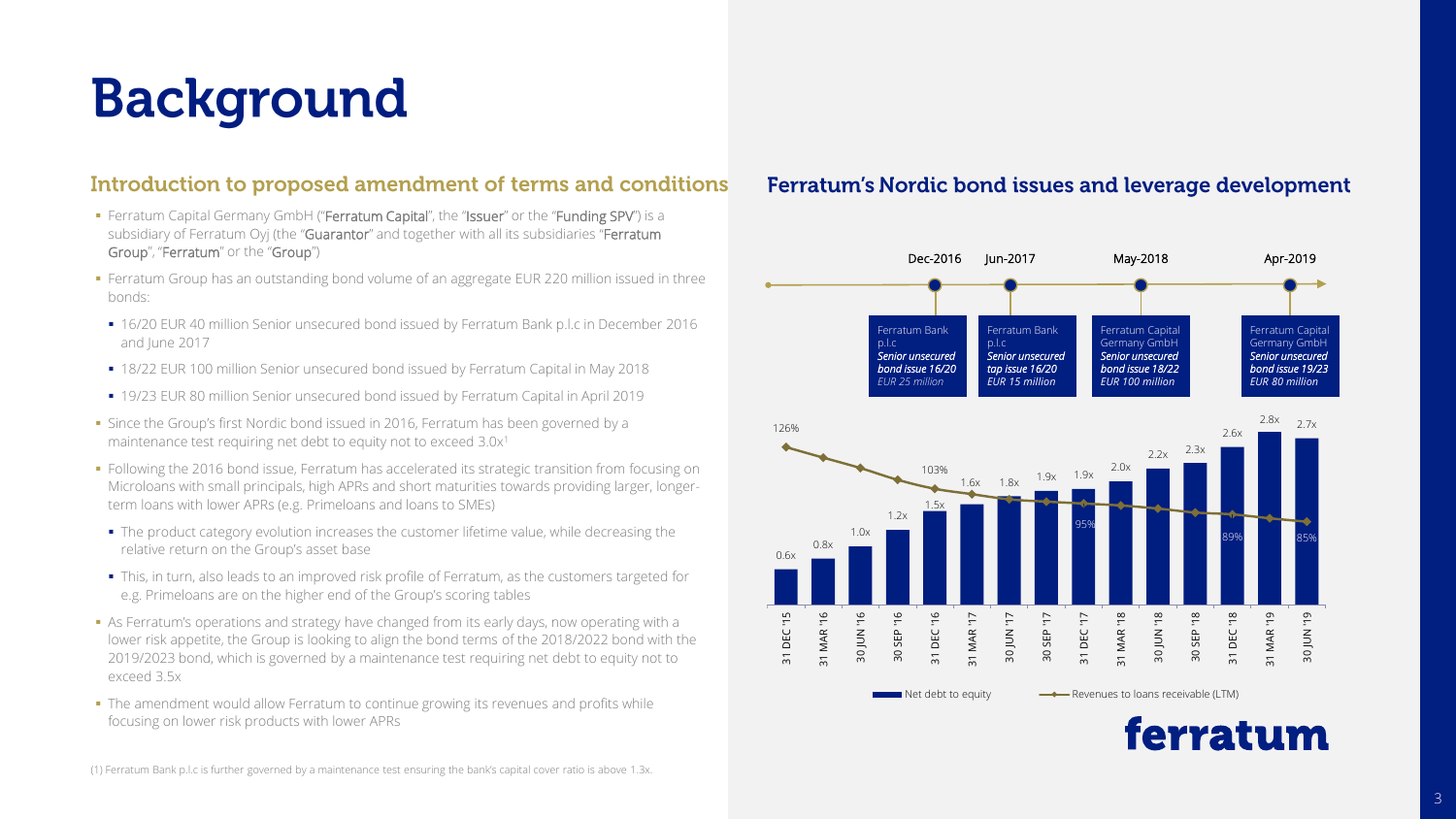# **Amendment of terms and conditions**

Proposed amendment to 18/22 EUR 100 million Senior unsecured bond terms (ISIN: SE0011167972)

# **Current terms**

### 11. Financial Undertakings

Pursuant to the terms of the Guarantee and Adherence Agreement, the Guarantor shall ensure that, on each Reference Date, the ratio of Net Debt to Equity shall not exceed 3.00:1, based on the most recently delivered Financial Reports for the Guarantor.

# **Proposed new terms**

### 11. Financial Undertakings

Pursuant to the terms of the Guarantee and Adherence Agreement, the Guarantor shall ensure that, on each Reference Date, the ratio of Net Debt to Equity shall not exceed 3.50:1, based on the most recently delivered Financial Reports for the Guarantor.

# **Consent fee**

Provided that a requisite majority votes in favour of the proposal, all holders will receive a consent fee in an amount equal to 0.75 per cent of the nominal amount per bond the bondholder holds

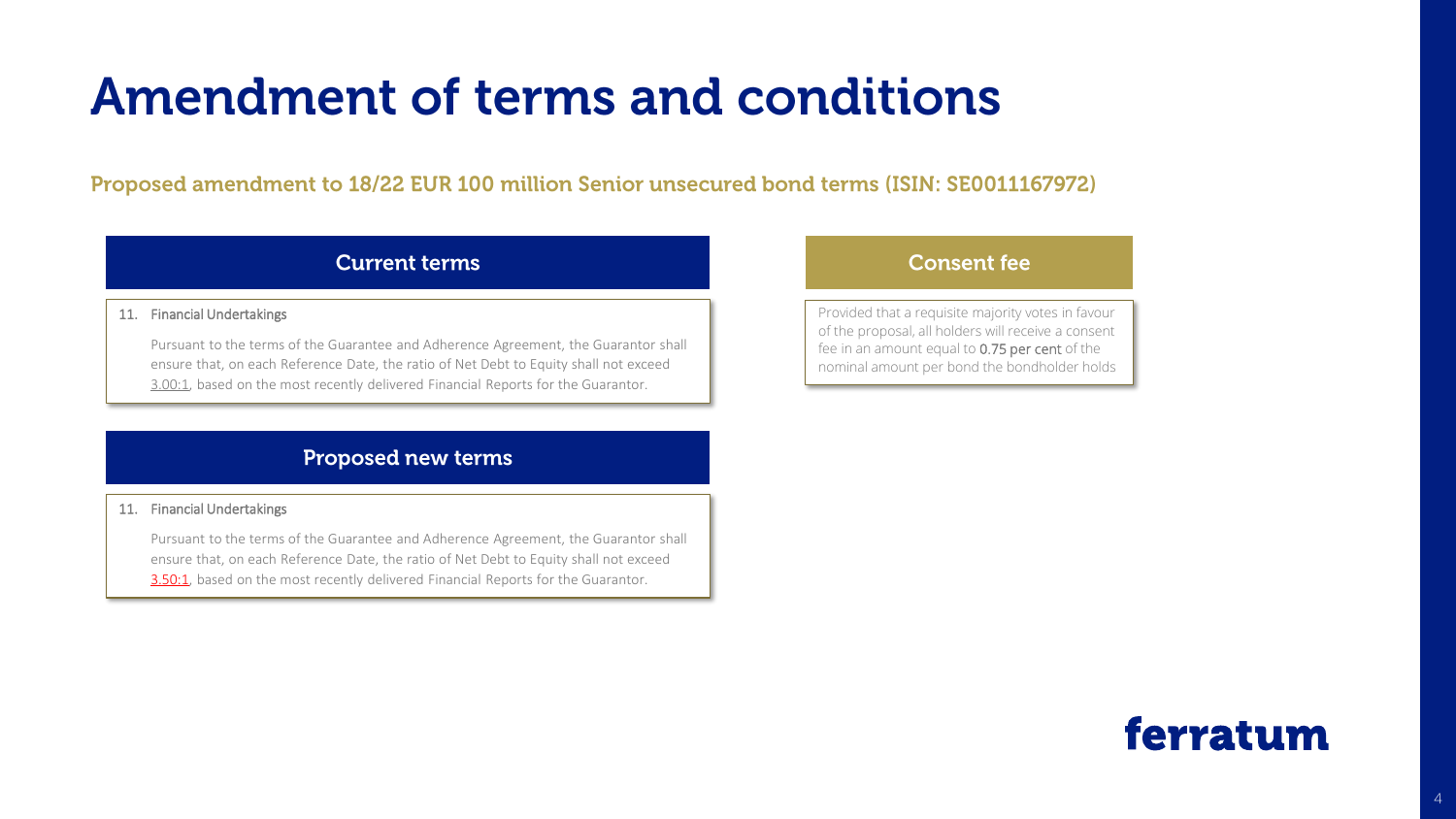# **Reasoning behind covenant level increase**

**Adoption of IFRS 9 and IFRS 16** 

- The adoption of IFRS 9 had a direct impact on Ferratum's equity, as the required changes to the credit loss provision model led to an additional one-time provision on January 1st, 2018 of EUR 20.9 million, of which the impact on equity was a negative EUR 15.1 million
	- No transition rule applicable as for traditional banks; the entire adjustment was taken at cost immediately
- The adoption of IFRS 16 had a direct impact Ferratum's liabilities, as operating leases had to be recognised on balance sheet, resulting in a EUR 8.2 million increase in liabilities
	- Capitalised operating lease liabilities relating to IFRS 16 are normally, and according to market practice, excluded from interest-bearing debt according to bond terms
	- However, as net debt in Ferratum's bond terms refers to the Group's total liabilities less cash, the capitalised operating lease liabilities had a direct impact on Ferratum's leverage although the operations remained unchanged



- Following the 2016 bond issue, Ferratum has accelerated its strategic transition from focusing on Microloans with small principals, high APRs and short maturities towards providing larger, longer-term loans with lower APRs (e.g. Primeloans, Credit Limit and loans to SMEs)
	- . The product category evolution increases the customer lifetime value, while decreasing the relative return on the Group's asset base
- This leads to an improved risk profile of Ferratum, as the customers targeted for e.g. Primeloans are on the higher end of the Group's scoring tables

# **Alignment of terms**

 $\overline{\mathbf{3}}$ 

- The Issuer's bond maturing in 2023 has a maintenance test requiring net debt to equity not to exceed a level of 3.5x, whereas the Issuer's 18/22 bond requires net debt to equity not to exceed a level of 3.0x
- The Issuer would like to align the terms of its two outstanding bonds

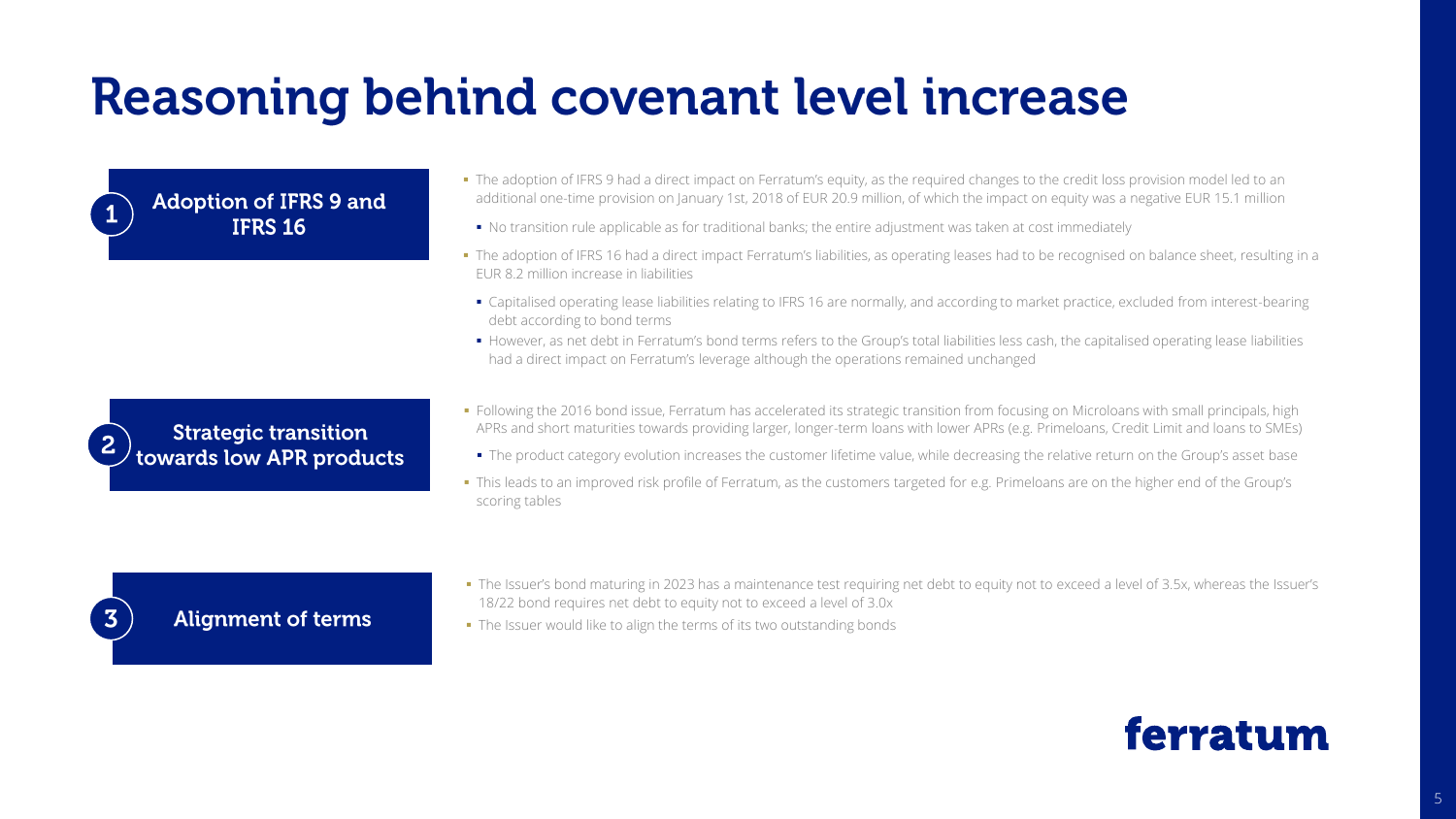# **O** Adoption of new reporting standards

# **Adoption of IFRS 9 (1.1.2018-)**

- The adoption of IFRS 9 had a direct impact on Ferratum's equity, as the required changes to the credit loss provision model led to an additional one-time provision of EUR 20.9 million, of which the impact on equity was a negative EUR 15.1 million while EUR 5.8 million corresponded to an increased deferred tax
- Traditional banks had the option to apply a transitional arrangement to allow for "phasing in" the capital impact for the adoption of IFRS 9 over a five-year period
- Ferratum was not allowed to apply the transition rule, which led to the entire adjustment was taken at cost immediately January 1st, 2018
- Ferratum's equity amounted to EUR 105.2 million on December 31st, 2017
- $\bullet$  The EUR 15.1 million impact on January 1st, 2018 amounted to a 14% decrease in the Group's total equity position
- Net debt to equity increased from 1.86x to 2.21x, corresponding to a 17% increase in the Group's net leverage ratio

# **Adoption of IFRS 16 (1.1.2019-)**

- **.** The adoption of IFRS 16 had a direct impact Ferratum's liabilities, as operating leases had to be recognised on balance sheet, resulting in a EUR 8.2 million increase in liabilities
- Capitalised operating lease liabilities relating to IFRS 16 are normally, and according to market practice, excluded from interest-bearing debt according to bond terms
- **However, as net debt in Ferratum's bond terms refers to the Group's total liabilities** less cash and cash equivalents, the capitalised operating lease liabilities had a direct impact on Ferratum's net leverage ratio although the operations remained unchanged
- Ferratum's total liabilities amounted to EUR 392.8 million on December 31st, 2018
- The EUR 8.2 million impact on January 1st, 2019 amounted to a 2% increase in the Group's liabilities
- Net debt to equity increased from 2.58x to 2.66x, corresponding to a 3% increase in the Group's net leverage ratio

Combined impact on net debt to equity of ~0.4x solely due to changes in IFRS reporting

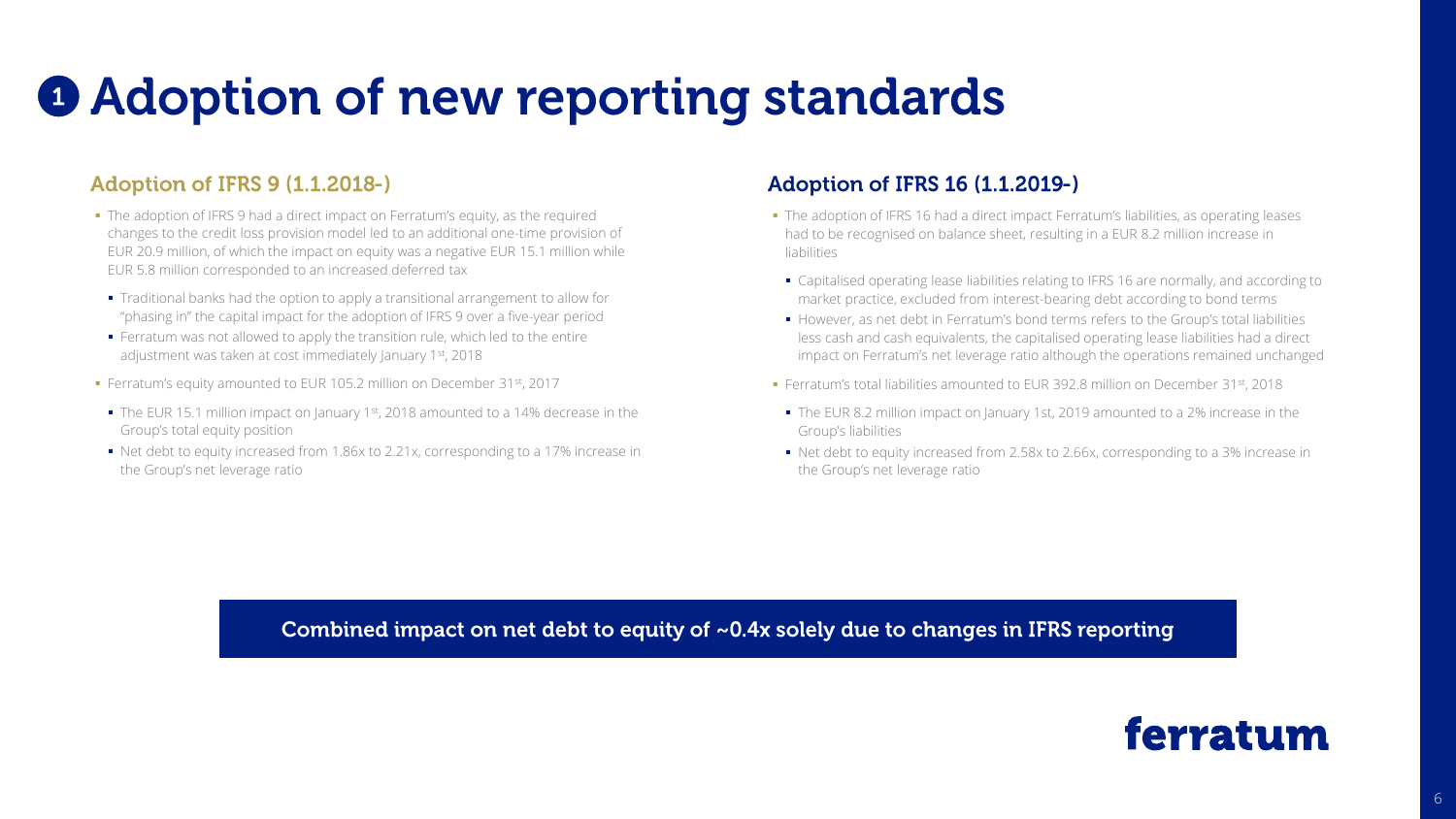# **2 Strategic transition**

# **Product evolution changes risk requirements**



- **•** Following the 2016 bond issue, Ferratum has accelerated its strategic transition from focusing on Microloans with small principals, high APRs and short maturities towards providing larger, longer-term loans with lower APRs (e.g. Primeloans, Credit Limit and loans to SMEs)
	- The product category evolution increases the customer lifetime value, while decreasing the relative return on the Group's asset base
	- This, in turn, also leads to an improved risk profile of Ferratum, as the customers targeted for e.g. Primeloans are on the higher end of the Group's scoring tables

# Value contributed by customer offsets lower APRs



- **Transitioning towards lower APR products opens up a vast segment of customers with** better payment behaviour and a lower credit risk while also increasing the Group's readiness to deal with any further interest rate regulation
- However, the transition has a direct impact on the Group's financial metrics, as obtaining the same absolute profits require tying up more capital in loan receivables
- **.** Increasing the leverage covenant level would allow the Group to continue growing its revenues and profits while focusing on lower risk products with lower APRs
- The reduced risk profile of customers is deemed to offset the increased credit risk distinguished by bond investors owing to the sought increase in leverage headroom